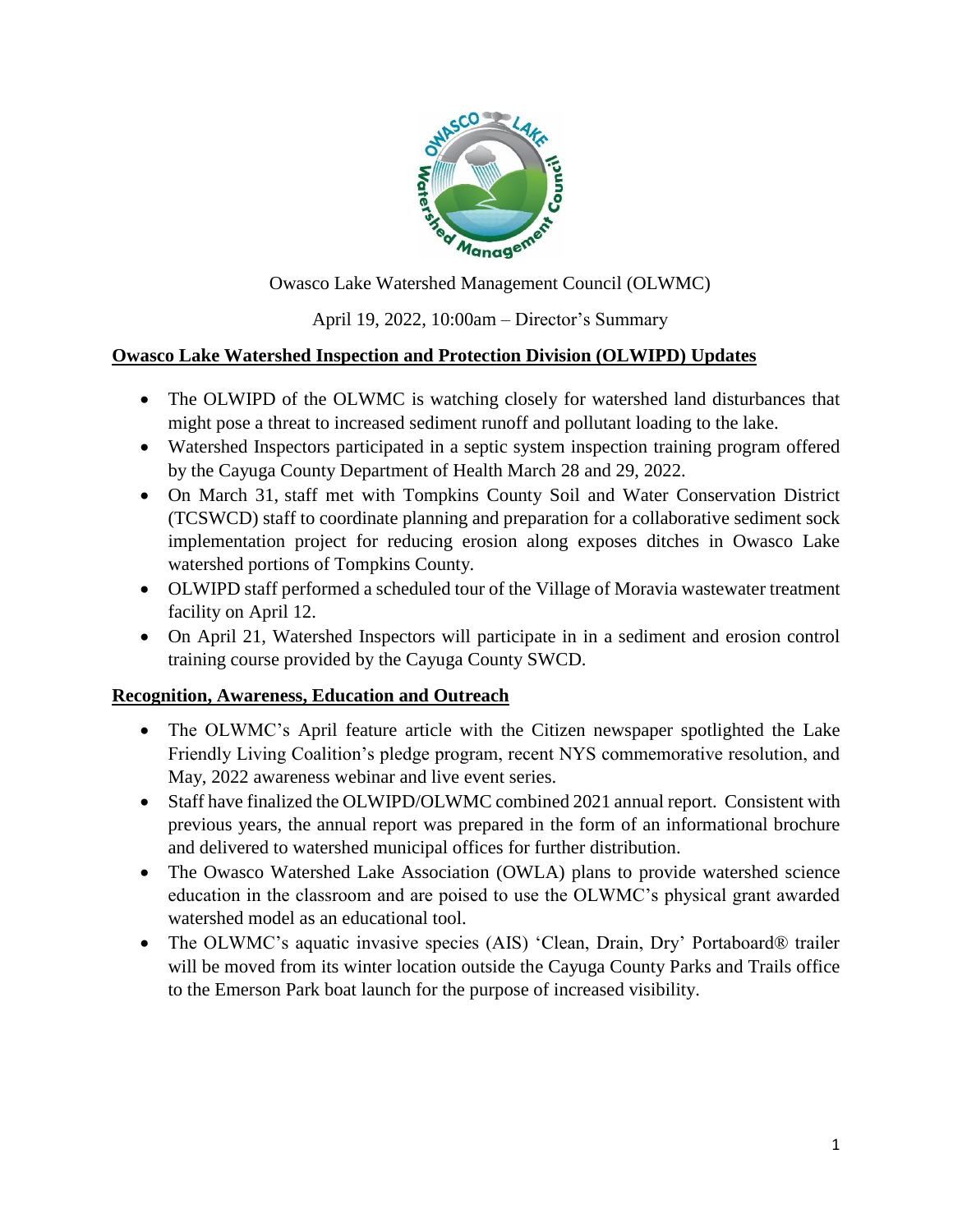### **Lake Friendly Living**

Project Review: Lake Friendly Living (LFL) is a growing Finger Lakes regional initiative that encourages the adoption of recommended conservation and best management practices by residents; the initiative targets reducing nonpoint sources of lake pollution. The achieved goal of the LFL awareness week in 2021 was to educate and engage Finger Lakes watershed residents, local governments, and businesses to adopt lake friendly practices to help protect and preserve the Finger Lakes for sustainable water quality, recreational use, and tourism. The LFL Coalition of the Finger Lakes is underway with planning and preparation for its May 2022 awareness webinar and live events series that will focus on the intersection of water quality protection and climate smart programming. Promotions for the series will be forthcoming. This year, the group has facilitated onboarding Conesus, Honeoye, and Keuka Lake watershed organizations, as new members to help advance the common Finger Lakes Region messaging campaign. Over the course of this field season, the OLWMC and OWLA will finalize the installation of LFL signage on Tributary Adoption and Identification Pilot Program (TAIPP) sign posts throughout the watershed.

#### Project Update:

- As a founding member of the Finger Lakes Coalition, the OLWMC coordinated a NYS Legislative resolution commemorating Lake Friendly Living Awareness in the Finger Lakes Region. Endorsement resolutions passed in both houses in March. On April 7, OLWMC staff hosted an introductory meeting for Senator John Mannion (District 50) and Assemblymember Kelles (District 125) and LFL Coalition members to offer an opportunity for collaboration, mutual support, and program recognition.
- OLWMC staff helped prepare the introductory presentation for the May awareness series that is now available for viewing on the Coalition's website [\(www.flrwa.org/lake-friendly](http://www.flrwa.org/lake-friendly-living)[living\)](http://www.flrwa.org/lake-friendly-living). Staff also helped coordinate, among local leaders, webinar presentations on the NYS Climate Smart Communities program and the implementation of Emerson Park's new rain garden. All event registrations will be available on the Coalition's website.
- The LFL Series events calendar will be published via the Cayuga County Chamber of Commerce and Life in the Finger Lakes magazine. Event promotional flyers are forthcoming.

### **Hyfi Watercourse Level Sensors**

Project Review: OLWMC staff have installed, and maintain, 15 watercourse level sensors throughout the watershed, targeting locations that align with modeling sites for the Nine Key Element (9E) watershed plan's Soil and Water Assessment Tool (SWAT) model. The sensors are used for guiding flood and asset management, as well as for flow monitoring. Hyfi has completed their development of correlation and regression analysis for the relationships between the watercourse level sensors and conventional USGS stream gauging. A highly significant relationship between long-term datasets supports the continued use and funding of the more spatially robust watershed watercourse level sensors. Many of the sensors casements have cracked during winter freezes, and Hyfi has shipped replacement sensors that have been engineered to be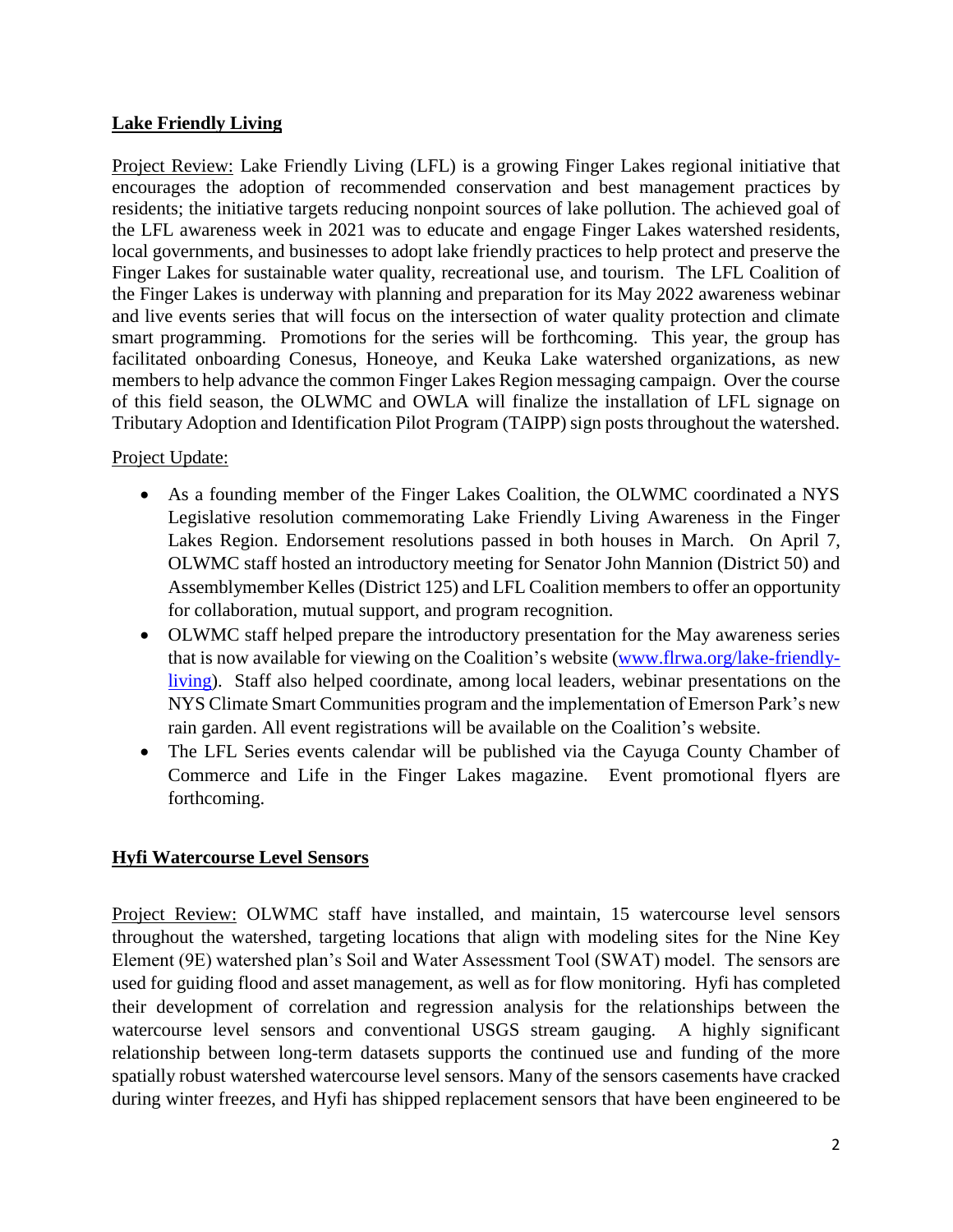resistant to cracking. OLWIPD staff will be installing those replacement sensors during the spring of 2022.

### Hyfi Project Updates:

- 1. With project support from OLWMC staff, OWLA's 2022 sediment and nutrient sampling program, which has elements of both routine and storm event sampling, will align with watercourse level sensor locations. A project will provide invaluable lake loading information for continued calibration of the SWAT model.
- 2. The project team has requested an additional sensor and assembly for a newly targeted monitoring location on Long Point Creek.
- 3. The Owasco Lake watershed piloted Hyfi sensor platform recently won the Verizon Climate Resilience Prize for 2022.

#### **Watershed Partner Collaboration- Projects Updates**

- The OLWMC awaits guidance and project funding opportunities from NYS based on the completion and approval of Cayuga County's Nine Element Watershed Plan (9E) for Owasco Lake. The Cayuga County Planning Department is nearing the end of the 9E process and has recently developed an appendix to report recent project and programming outcomes associated with 9E recommendations. There will be a third public meeting for the public to review project updates.
- The Steering Committee for the updated community consensus watershed rules and regulations (WRR) awaits a meeting schedule from the New York State Department of Health (NYSDOH) to discuss next steps and will be convening soon. NYSDOH upper management are holding off scheduling a joint DOH and WRR Steering Committee meeting until they meet with the NYS Chamber in April.
- The OLWMC offers partnership and support for the City of Auburn's NYS-awarded Drinking Water Source Protection Program (DWSP2). The working group has identified high risk areas and is finalizing source water protection recommendations.
- The OLWMC endorsed the Town of Owasco's application for a grant from NYS and Federal representatives for a sanitary system improvement project.
- The OLWMC continues to work towards a transfer of ownership of a  $\sim$ 160-acre priority parcel in Sempronius from The Nature Conservancy (TNC) to the OLWMC that will advance the council's position as a land conservation steward within the watershed. Insurance details and premium estimates were provided by our insurance provider. As part of a successful transfer of ownership of the property, TNC will offer \$15,000 of upfront land stewardship dollars to help the OLWMC get started with funding needs (e.g., insurances) to own and maintain land preserves. The OLWMC will develop a land stewardship/maintenance plan for land holdings to ensure project responsibilities are met.
- OLWMC staff are coordinating with the State University of New York Environmental Science and Forestry for a May 2022 collaborative willow planting project at the OLWMC's nursery in the Town of Owasco with the intent that the nursery will act as a long-term source of willow canes for the installation of future riparian buffers within the watershed. This project can also host an opportunity for a student undergraduate internship and/or capstone project in 2023.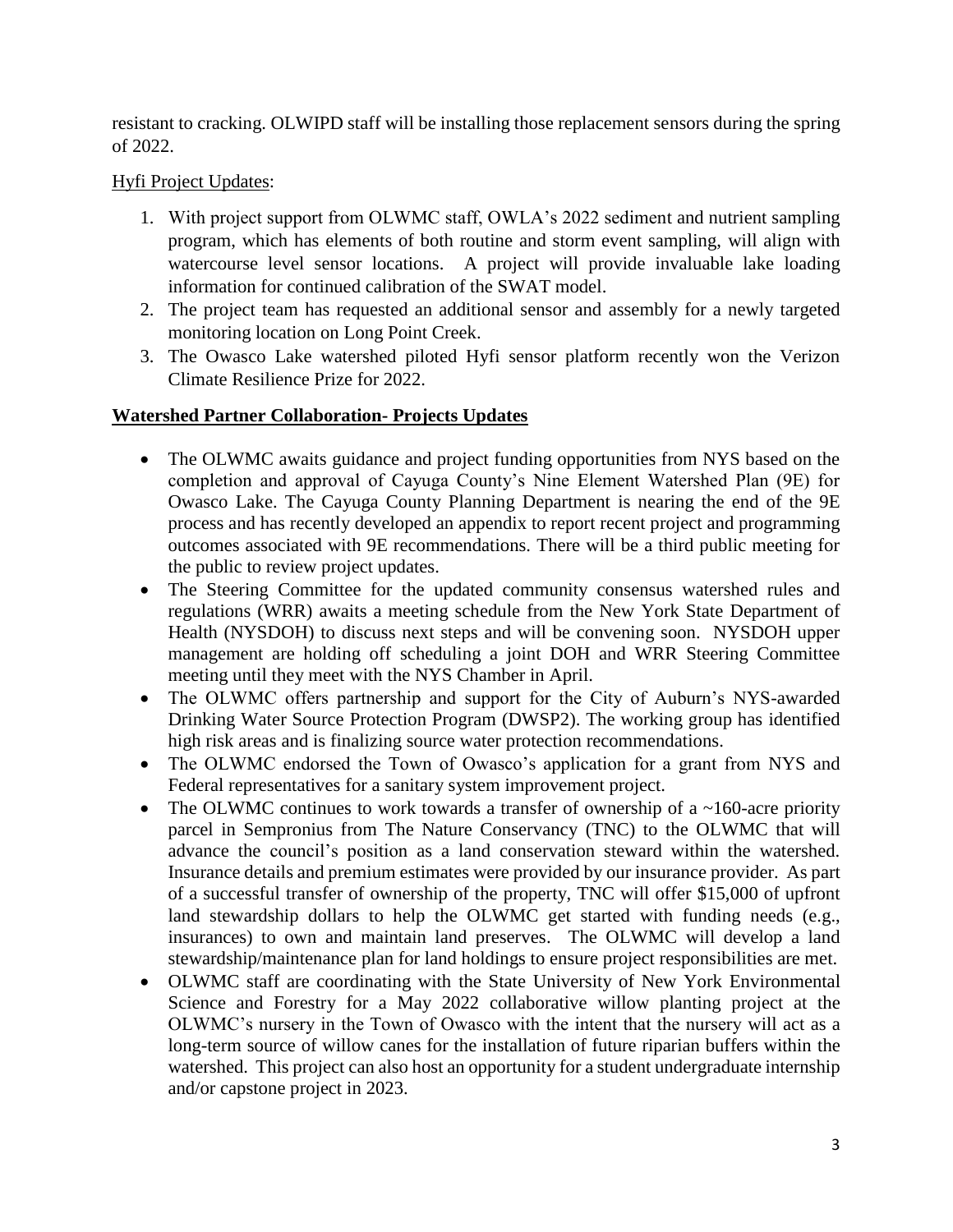- The OLWMC is ramping up its LED road flares promotional program in partnership with Wegmans Food Markets, as part of a Finger Lakes regional effort. LED flares provide a safer and watershed friendly alternative to conventional incendiary flares.
- Our Keynote Presenter for next month's May, 17 OLWMC public board meeting will be Kirsten Workman, Nutrient Management and Environmental Sustainability Specialist from Cornell ProDairy. She will present on advancements in, and recommendations for, cover cropping with the Owasco Lake watershed.

# **Grants Projects and Programs**

• GLRI Conservation Kick Project

Project Review: In partnership, the Cayuga County SWCD assisted a watershed farm land owner to finalize their application for the installation of a water and sediment control basin (WASCOB). The project will be funded, in part, by the Great Lakes Restoration Initiative (GLRI) Conservation Kick Program. The City of Auburn invested the required cost share for the grant award to be administered through the OLWMC, demonstrating the city's commitment towards supporting conservation advancements for local agriculture. Based on the Great Lakes Commission's upfront analysis, and relative to all other Conservation Kick projects planned across the Great Lakes Basin, the CCSWCD/OLWMC project will result in the greatest nutrient reduction outcomes (*17,258 'water quality credits' will be generated by the practice installation. This reflects an estimated 17,721 pounds of nitrogen and 1,262.5 pounds of total phosphorus reductions over the course of the project period).* Project partners finalized contract details. Seneca County Soil and Water Conservation District Engineer and Auburn Director of Municipal Utilities have reviewed the final WASCOB design for approval.

### • NRCS RCPP

Project Update: On April 13, the OLWMC submitted a project proposal through the Natural Resources Conservation Service Regional Conservation Partnership Program (NRCS RCPP). We retooled last year's NRCS RCPP proposal, according to review comments, and requested federal funding intended to help advance the Cayuga County SWCDs' conservation farm planning and BMP implementations within the Owasco Lake watershed. The proposed project will help build local capacity for certified farm planning within the watershed and provide support for targeted conservation projects, a prospect intended to increase efficiencies for local agriculture that will benefit both farmers and watershed conservation.

### • Climate Smart Communities

Project Update: The Town of Owasco has earned the bronze level certification through the NYS Climate Smart Communities program. This is the greatest program certification achievement of any municipality within Cayuga County. The Town's application was approved for 20 actions in 7 categories for a total of 172 points.